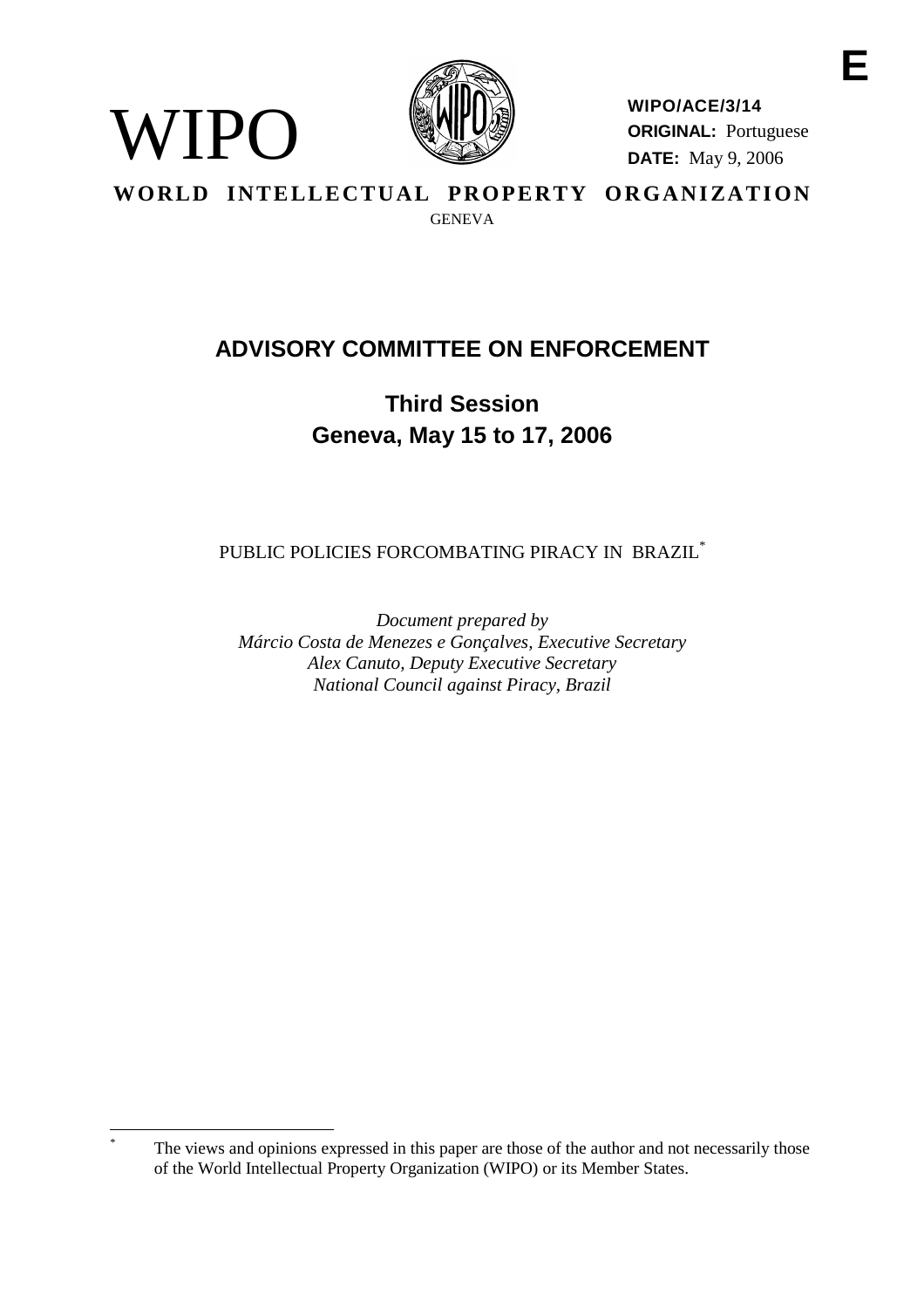#### PUBLIC POLICIES FOR COMBATING PIRACY IN BRAZIL

The fight against piracy in Brazil has been moving apace in recent decades, but the creation of the National Council against Piracy on 1 October 2004, through MP No. 220/04, certainly constituted a qualitative leap and a milestone in the implementation of public policies in this field. The Council is of mixed membership, with the participation of both the public and private sectors. It comprises representatives of the seven ministries: (Justice; Finance; External Relations; Science and Technology; Culture; Development, Industry and Foreign Trade; and Labour and Employment), as well as the Federal Senate, the Chamber of Deputies, the Federal Police, the Federal Highway Police and the Federal Revenue Department. Membership of CNCP also extends to six private associations representing the audiovisual industry (ADEPI), phonograms (ABPD), software (BSA), publishing (ABDR), tobacco, alcohol and fuel (industrial sector – ETCO) and the Brazilian Intellectual Property Association (ABPI). The creation of the Council gave Brazil a centralizing body responsible for formulating, implementing and evaluating public anti-piracy policies.

Accordingly, the Council's members devised and approved a Plan comprising 99 guidelines for priority action, divided into four components: repression, educational, economic and institutional, and classified as short-, medium- and long-term in nature. Once it had been adopted by a vote of the Council, its activities began, always in accordance with the guidelines set forth in the National Plan.

As its activities developed, it became apparent that the Plan would need to be improved and necessary adjustments made, including the addition of new guidelines. The improvement was always consistent with the principles of the Situational Strategic Plan established by the original Office. At that time it was agreed that the formulation of the National Plan for Combating Piracy would not be immutable, static or "deterministic".

The imperative need for this system derived from the fact that the reality in Brazil today is certainly very different from that in existence when the first version of the National Plan was designed, a reality that changed as time went by and, by the same token, necessitated alterations to the original document.

Hence, throughout 2005 CNCP also developed activities not originally envisaged in the initial guidelines, but which certainly conformed to the central idea of the principles set forth in the 99 priority measures. In this connection, meetings and workshops were held on a regular basis in order to assess the work done up to then, with its mistakes and achievements, to approve the necessary adjustments and to propose new guidelines for the continuation of the actions to combat piracy in Brazil.

The purpose of the workshops for evaluating current public polices and formulating new ones is continually to expand the horizons of anti-piracy measures. It also aims at obtaining results which can have a positive impact on all sectors of civil society affected by piracy, including workers, consumers, businesses and artists, to name but a few. To that end, it has become necessary to open up a channel of direct and democratic participation in which all interested parties can voice their opinions.

In this connection, the main actions carried out in 2005 in each of the four components are set out below: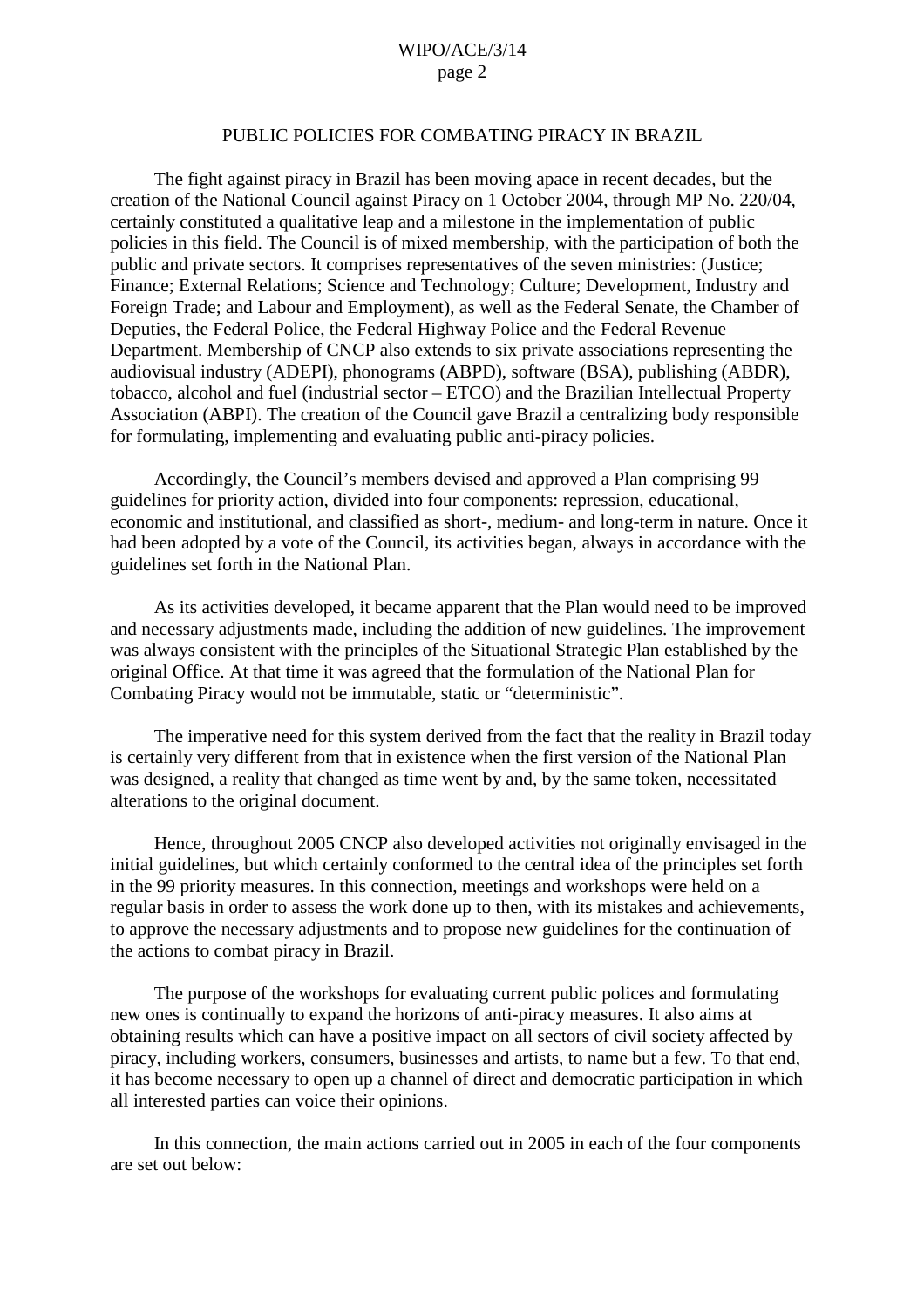#### REPRESSION COMPONENT:

There is no doubt that in 2005 the most outstanding activities pertained to repression, whether in terms of the volume of resources invested by the Federal Government as well as the states and municipalities, or of attracting the most media attention; once each joint operation got off the ground, with the seizure and impounding of illegal products, it became top raw material for news headlines. A case in point is the important role of information reproduced at the end of this report resulting from the stepping-up of the operations of the Federal and Highway Police, the Federal Revenue Department and the regional lawenforcement agencies.

For all that, it should be pointed out that the repression aspect also comprises unpublicized measures that, although not reported in the media, are equally important for doing away with piracy-related crimes. Examples include the creation of a direct complaints channel and the inclusion of the subject of piracy in the Single Public Security System which occurred when the National Secretariat for Public Security joined the Council – as well as increased expulsions of foreigners involved in piracy, as cited in the CPI Report on Piracy.

In parallel, many representations were made to the states for the creation of specialized delegations, which have already had an effect and recently evolved into the creation of supraministerial organs for the fight against piracy, similar to the National Council. Another crucial development concerning the states and municipalities is the suspension or withdrawal of concessions for public areas where pirated products are sold. Local governments often granted trading licences to small traders without thought to the products they would be selling, a trend that is now being reversed.

At the international level, the Ministry of External Relations has been contacting foreign governments for the exchange of information on the fight against piracy. In 2005, a memorandum of understanding for establishing a bilateral group for intelligence on the subject was signed with Paraguay.

In 2005 several operations involving federal, state and municipal bodies were conducted in various centres noted for selling pirated products. Priority was initially accorded to shutting down points at which such products entered the national territory, stepping up control at strategic border points, such as Ponte da Amizade linking Brazil and Paraguay. Efforts were later made to intensify repressive measures at the points of sale, in the secondary sector, next to large consumer markets, the most successful examples being the operations carried out at StandCenter, PromoCenter and Shopping 25 de Março in São Paulo, Shopping Oiapoque in Belo Horizonte, the Feira de Caruaru in Pernambuco, the Uruguayan Market in Rio de Janeiro, and the Feira dos Importados in Brasilia.

The more recent stepping-up of action close to strategic sales points did not necessarily slow down activities near to borders, which continue as actively as before, even becoming more sophisticated as the perpetrators become more creative and constantly invent new ways of circumventing the controls. Another point of interest is the fact that the police operation carried out at Shopping Oiapoque in Minais Gerais served as the start of joint action by that state's civil and military police.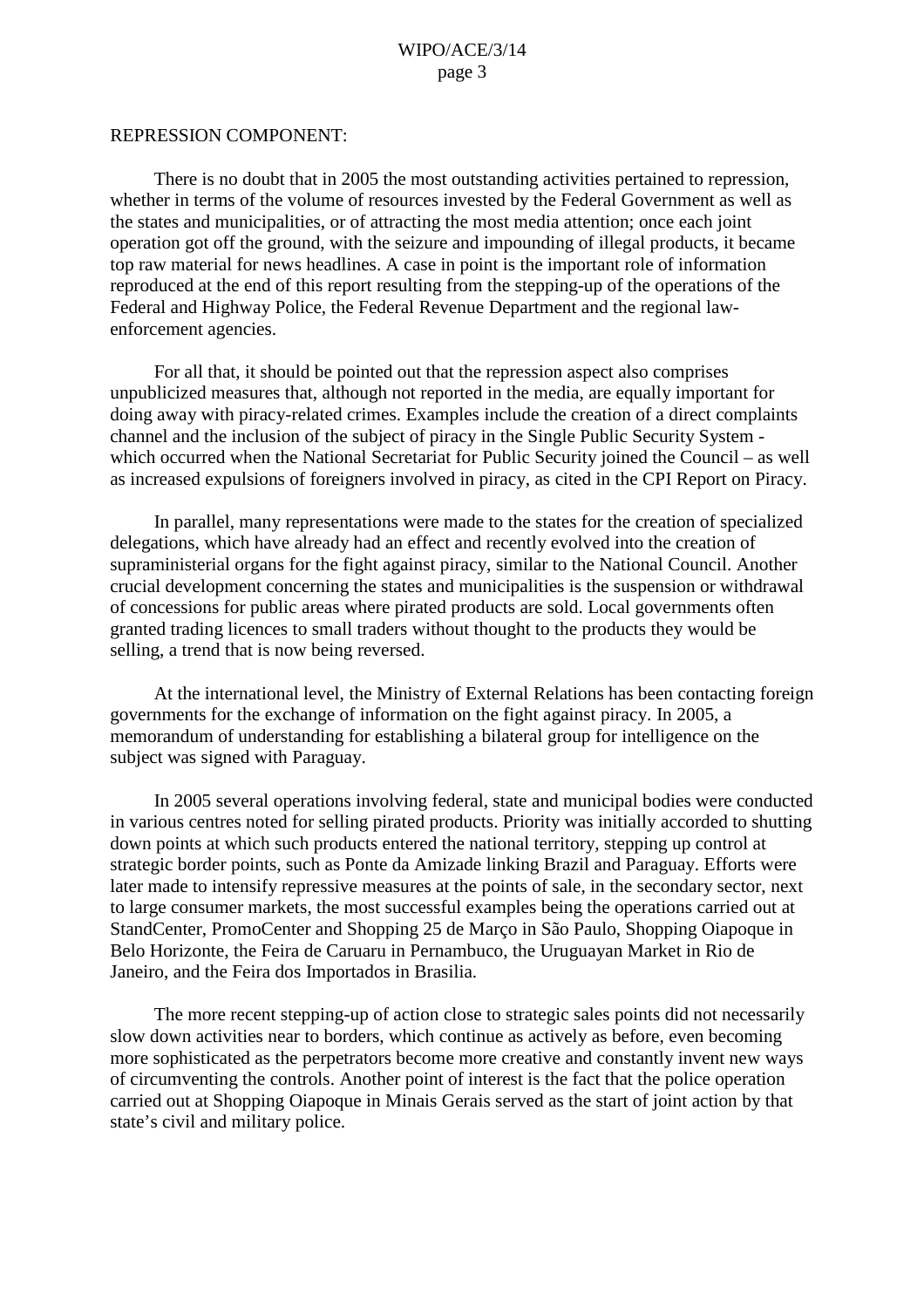## EDUCATIONAL COMPONENT:

It is essential to inform society of the risks inherent in the consumption of pirated goods if a consistent anti-piracy policy is to be achieved.

Repressive measures are aimed at the supply of illegal products and at increasing the cost of the pirates' wares. Their extensive dissemination by the media serves to make the population aware that piracy is illegal and prevents the idea that persons engaged in practices relating to intellectual property go unpunished from spreading.

On the other hand, educational measures are aimed at demand and are designed not only to alert society to the risks inherent in the use of pirated products - the financing of international organized crime, the fall in employment rates, etc. - but, most importantly, to consolidate a culture of intellectual property in Brazil. Lastly, an attempt is being made to make the consumer opt spontaneously for original products.

In 2005, several seminars, conferences and events on the subject of piracy were held, not exclusively by the National Council against Piracy alone, but also by other entities equally involved in the issue. One example is the joint organization by the Office of the Attorney-General and the CNCP of seminars in some Brazilian states, such as Rio de Janeiro, Bahia, Goiás and Mato Grosso. The same goes for the Brazilian Bar Association (OAB), which has held seminars organized jointly with the departments of Mato Grosso and São Paulo, and the creation of the Special Commission by the Federal Council of OAB in Brasilia and by the departments of São Paulo and Rio de Janeiro to address the issue of intellectual property.

In addition, at the national level, the agreement signed in August 2005 between CNCP and the Department of Consumer Protection and Defence (DPDC) enabled the topic of piracy to be included in training programmes offered to technicians of the state consumer-protection agencies (PROCONS) in the second half of 2005. Training programmes were conducted in Roraima, Espírito Santo, Mato Grosso do Sul, Maranhão, Goiás and Pernambuco, affording important encounters with professionals directly linked to the consumers in various regions of the country.

Another training and upgrading programme for public officials, preparation of which began at the end of the second half of 2005, will be implemented in 2006 and is designed for police officers, experts and agents of the Federal Revenue Department and the states' ministries of finance. There are plans for carrying out, in conjunction with the Intellectual Property Defence Association – ADEPI (a member association of the National Council), training programmes in the Federal District, Rio Grande do Sul, Pernambuco, Minas Gerais and São Paulo, in which representatives of 21 Brazilian states will take part.

In parallel with the seminars and training courses, preparation also began on educational campaigns that directly target the population. The National Council developed, together with SINDIRECEITA (National Union of Federal Revenue Agents), an educational campaign entitled "Pirata: tô fora! Só uso original" (Pirates out! Use originals only). Although the original text of the National Plan had chosen the title "O barato sai caro" (Cheap can be expensive), after marketing studies had been carried out it was decided to use the other title for the campaign in the expectation that it would be more productive. The campaign consists in the transmission of slogans, distribution of educational posters, as well as handouts of caps, T-shirts, ballpoint pens and similar objects. During the first phase of the campaign, the focus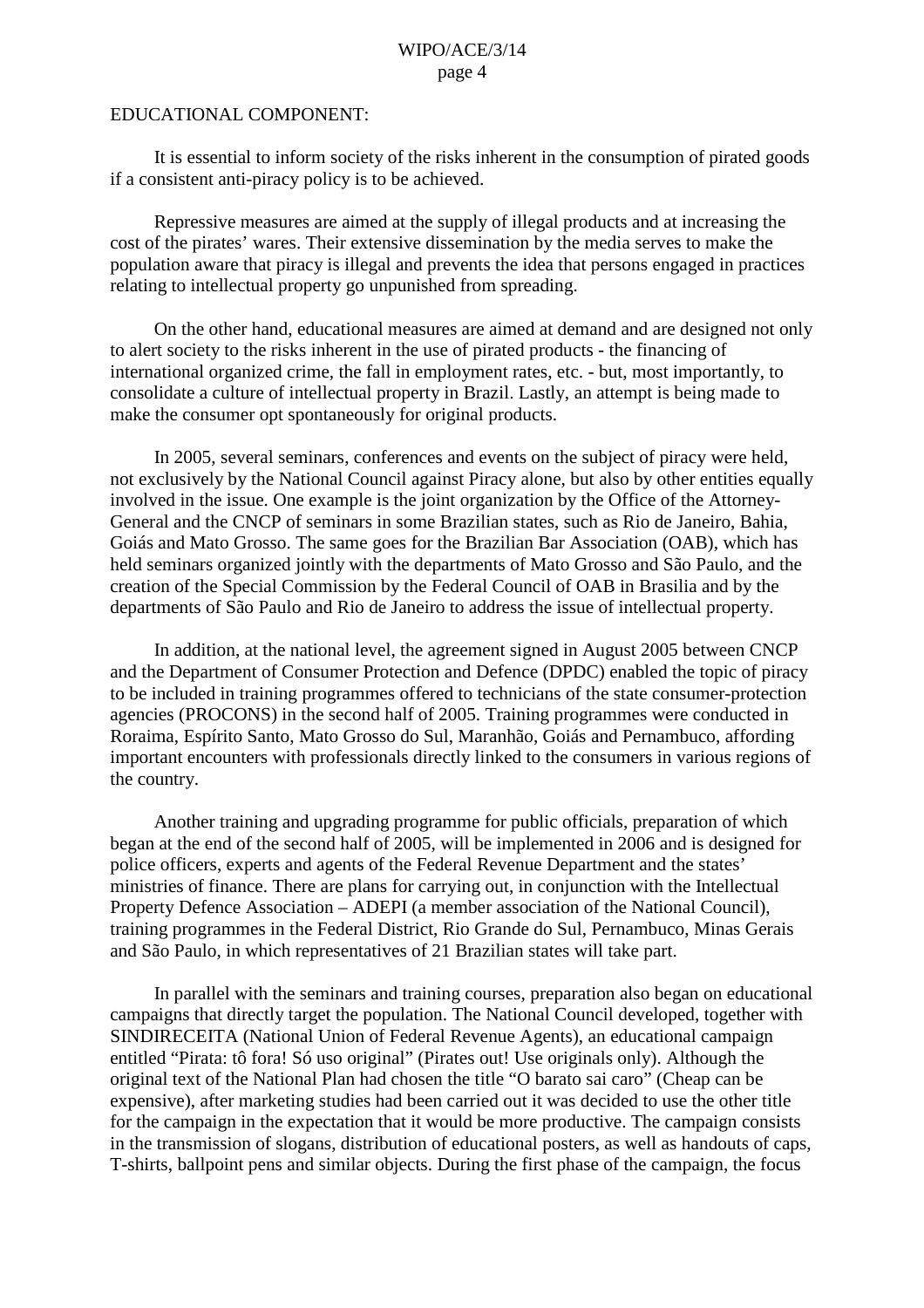is on fairs and popular events and will be extended to primary and secondary schools, colleges and universities during the second phase.

Along these same lines, the Prefecture of São Bernardo do Campo (a town in the São Paulo area) designed, under the supervision of IMEDES (Institute of the Entrepreneurial Movement for Sustainable Development] of Grande ABC, a primer aimed at consumers in general, entitled "O barato que sai caro" (Cheap can be expensive), supported by various members of CNCP such as ADEPI, ABES, ABPD and ETCO.

These educational actions have all served to familiarize the population with the massive debate that occurred under the aegis of the National Council. In addition to the traditional arguments of risk to consumers' health and safety, business management, tax evasion, financing of organized crime and disincentives to scientific and cultural production, other issues raised included the formation of prices of original products, with investment in research, creation, payment of taxes and workers' rights, dissemination, etc.

In addition to the above, efforts are made in all the events and on all the communication media to consolidate a culture of quality rather than of low prices. The purpose is to alert the consumer to the fact that, in informed purchasing, the difference in price of a pirated product is less than the difference in quality and that to buy a cheap product is only worthwhile if that product is of good quality and legal. At the same time, efforts have been made to make known the initiatives of the sectors that launch high-quality original products at popular and competitive prices.

#### ECONOMIC COMPONENT:

As shown, the aim of repressive measures is to impede and make more costly the logistics of the production and distribution of pirated goods, while ensuring that the large mafias are unable to obtain the quantities needed to satisfy existing demand; in theory, this should force up the prices of the illegal goods. At the same time, and as a complement to repression, activities under the economic component are designed to help make the prices of original products more competitive.

In this connection, taxes have been cut in some affected sectors. One example is Act No. 11.196 of 21 November 2005, which granted tax benefits to computer products to be sold at popular prices, under the digital-inclusion programme. Another similar initiative was the Federal Government's exemption of blank media from IPI (Tax on Industrialized Products). In addition to this, the publishing sector already enjoyed tax exemption even before the creation of the National Council.

At the same time, CNCP has been doing everything in its power to disseminate private-sector initiatives that take Brazil's social reality into account and promote the launching of products at competitive prices accessible to all income groups within the population. There are a number of initiatives to that end. A suitable definition of what constitutes a competitive price against piracy may be taken from the example of NIKE, which holds the manufacturing rights for the shirts worn by the Brazilian football team, which reach the consumer at a retail price of about R\$ 170 on the legal market. Following an initial experiment with the manufacture of a simple, but equally official and original, version of the article the retail price fell to around R\$ 39.90, nearly 100 per cent higher than the average price of the pirated version, which is sold for R\$ 20. Even so, NIKE had a successful sales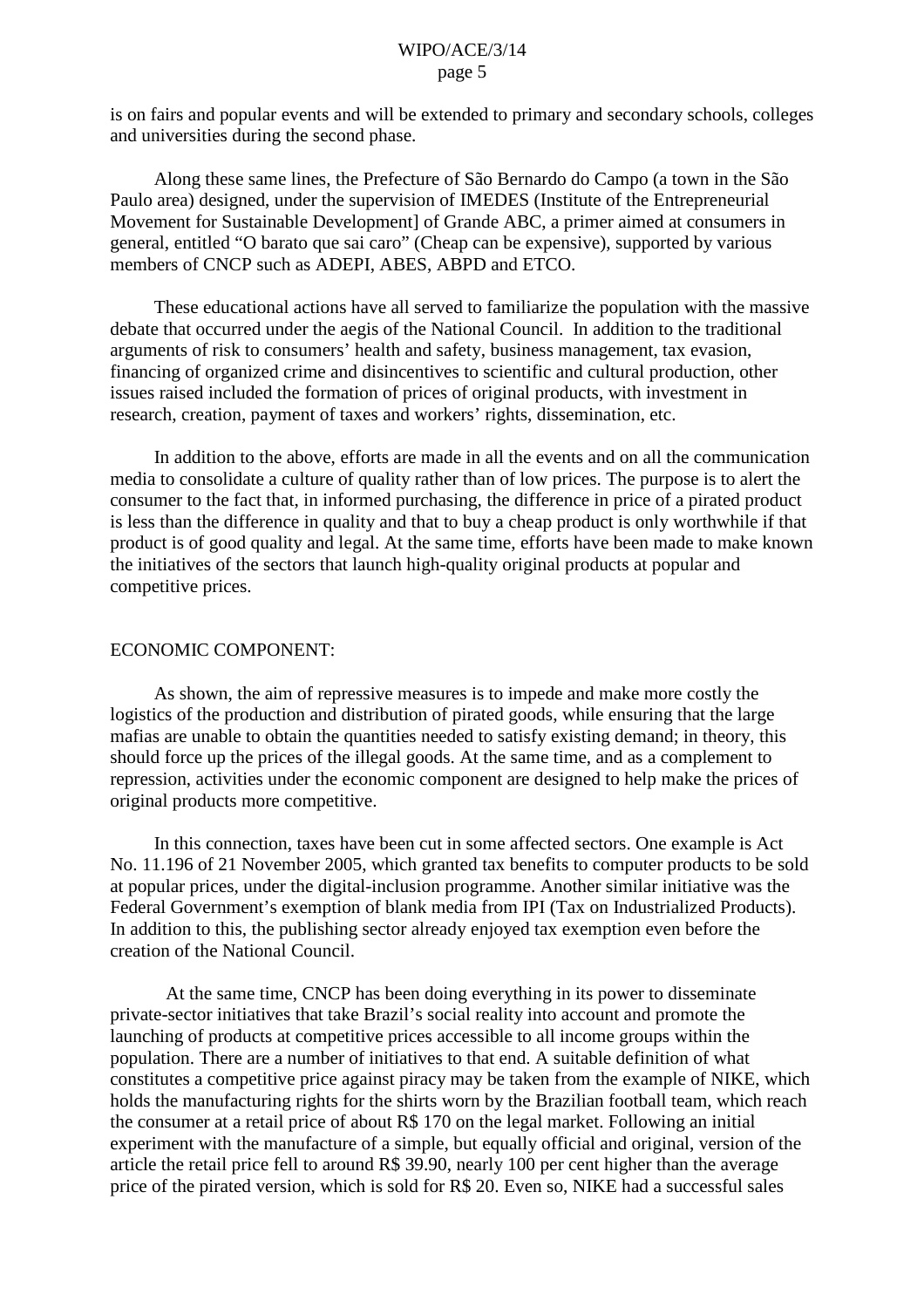record, which shows that consumers look for quality and that when the price is within their purchasing power they tend to opt for the original product, because of its quality, even if they have to spend a little more.

Another example in the sports sector is that of Clube Atlético Paranense, which adopted a policy of incorporating street vendors in the formal economy, creating products aimed at the lower income groups and distributing their shirts through these small entrepreneurs at a final price of around R\$ 30.

In the record industry, mention should be made of the initiative of the singer Ralf, who created the Semi-Metallic Disc (SMD) technology, consisting of a not fully metallized sound medium. As production costs are lower, the product can reach the consumer at a final retail price of around R\$ 4.50 and is also distributed through street vendors. Such initiatives have had a very good reception through street traders, who do not hesitate to opt for the sale of legal products as long as they can find a product that is in demand and at a price accessible to their customers, which gives them a chance of profit.

Also, within this economic component, data regarding the customs undervaluation of inputs used in the production of pirated goods have been collected. In 2005, representatives of the recording and audiovisual sector conducted a study on undervaluation of blank media, the findings of which were submitted to the representatives of the control and enforcement agencies, notably DPF, DPRF and the Federal Revenue Department.

The study served as an additional tool for the authorities to impound blank media attempting to enter the country by fraudulent means. One such case occurred in the port of Itajaí, when, on 23 December 2005, more than seven million blank media were seized when attempts were being made to bring them into the country by fraudulent means. Only initiatives by the affected sectors can put an end to such practices.

# INSTITUTIONAL COMPONENT:

The main target of the institutional component is the debate on Brazilian legislation. Although Brazil has modern laws on protection of intellectual property, there is still a need for constant updating of legal texts relating to new technologies that emerge and enable criminals to use increasingly sophisticated ways of circumventing the law.

In addition to the technological aspect, the procedural component of Brazilian legislation has been much discussed with a view to lightening the judicial formalities designed to protect intellectual property rights, which calls for a high degree of coordination among the various bodies involved.

In 2005, the Legislative Issues Working Group (GTAL) of the National Council vigorously debated a number of proposals for legislative change with a view to arriving at a proposal that took the interests of all the sectors involved into account. The discussions will continue in 2006 until the proposal that is best for the country is obtained.

In parallel, Congress is processing a few bills amending specific points of the legislation in force and on which there is consensus, in the area of CNCP, on the need for reform. They are the institution of "expertise by demonstration" and the possibility of "destruction of pirated products before moving on to the judicial process".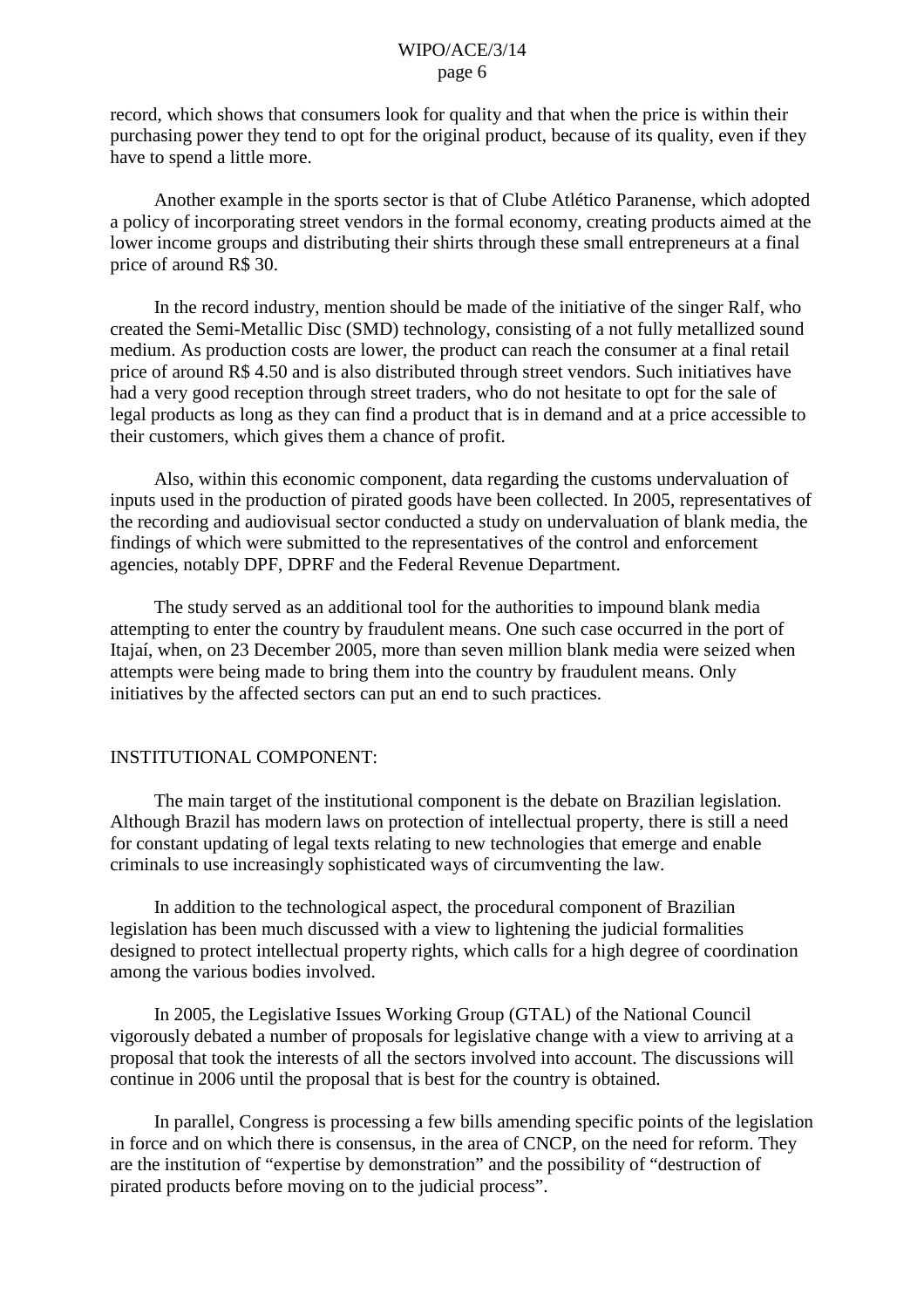In any event, it is important to point out that Brazilian legislation is one of the most modern in the world regarding matters relating to intellectual property and that the necessary adjustments arise from the constant and increasingly rapid changes in the methods used by criminals.

Expertise by demonstration, for instance, is needed because of the dimensions assumed by piracy in the twenty-first century. Until the 1990s, it was reasonable to conduct expert inspections item by item of seized cargo, since piracy rarely occurred on a large scale. With globalization, piracy began to occur at the retail level, making it impracticable to inspect all the items in a seized container, for instance. Some magistrates have rejected findings arrived at by demonstration, thereby allowing criminals to go unpunished.

The same may be said of the destruction of pirated products before the start of the judicial process. With the large volume of piracy today the world over and, consequently, the enormous amount of products seized, it is becoming increasingly costly to store them in warehouses. There is more and more overcrowding in our public warehouses and even in those of the firms concerned when there is a requirement for the pirated products to be stored safely in depositories. The cost of maintaining such warehouses is prohibitive both for the authorities and for lawful companies.

In addition to ensuring that the legislation keeps pace with the perfection of criminal methods, we must be able to guarantee proper enforcement of the law. In this connection, the growing involvement of the judiciary and the Office of the Attorney General in the piracy issue has been of the greatest importance, as demonstrated by the participation of magistrates, appeal judges, prosecutors and attorneys in the seminars on the subject, consolidating the idea of obtaining a specialized structure within the judiciary for the effective protection of intellectual property.

Together with the judicial structure, the National Council against Piracy has also been working on the creation of specialized structures within the Federal and Highway Police Forces for combating piracy. In 2005, a start was made on developing two projects for the creation of such structures attached to the Ministry of Planning, as well as requests for allocation of resources for strengthening those two bodies' law-enforcement frameworks. Equally important is the increase in the staff of all public bodies involved in fighting piracy.

During the second half of 2005, a public competition was held to fill posts in the Federal Revenue Department: 1,000 auditor posts and 1,820 technician posts. The new public officials are to take up their posts in 2006, increasing the agency's anti-piracy personnel. In addition, in the first half of 2006, there will also be a competition for filling over 400 posts of investigator, analyst and assistant at the National Industrial Property Institute (INPI), the body responsible for administering the registration of trademarks and patents.

Another prerequisite for implementing anti-piracy activities was the inclusion of the topic in the next Pluriannual Plan – PPA (the budget planning tool for the next four years) to be approved in 2007. For the time being, the second half of 2005 already saw the inclusion in the official budget for 2006 of a specific resource allocation for the National Council against Piracy.